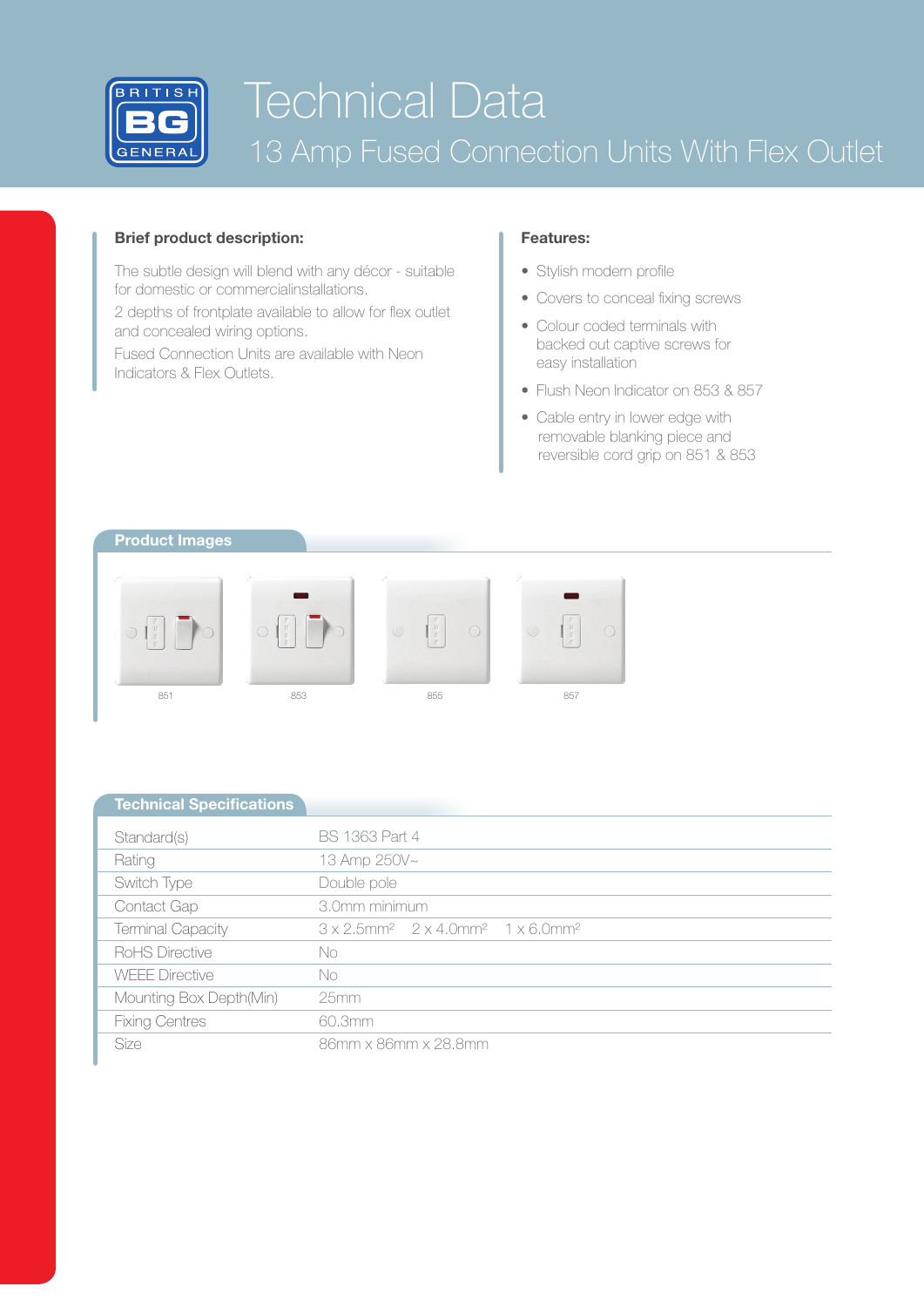## 13 Amp Fused Connection Units With Flex Outlet

## **Line Diagrams**

 $\bigcirc \begin{bmatrix} \overline{v} \\ \overline{v} \\ \overline{v} \end{bmatrix}$ 





F

 $\circledcirc$ 









|<br>|<br>|



857

## **Packaging Information**

| Cat No. | Description             | Packaging Type |             |             | Pack Quantity |              |              | Barcode       |           |           |
|---------|-------------------------|----------------|-------------|-------------|---------------|--------------|--------------|---------------|-----------|-----------|
|         |                         | Product        | Inner Box   | Outer Box   | Each          | Inner<br>Box | Outer<br>Box | Individual    | Inner Box | Outer Box |
| 851     | 13A Switched Fused      | Nexus PolyBag  | Nexus Inner | Nexus Outer |               | 10           | 100          | 5050765001243 |           |           |
| 853     | 13A Switched Fused      | Nexus PolyBag  | Nexus Inner | Nexus Outer |               | 10           | 100          | 5050765001304 |           |           |
| 855     | 13A Unswitched<br>Fused | Nexus PolyBag  | Nexus Inner | Nexus Outer |               | 10           | 100          | 5050765001489 |           |           |
| 857     | 13A Unswitched<br>Fused | Nexus PolyBag  | Nexus Inner | Nexus Outer |               | 10           | 100          | 5050765001540 |           |           |
|         |                         |                |             |             |               |              |              |               |           |           |

## **Weights & Dimensions**

| Cat No. | Description             | Dimension $(W \times L \times H)$ cm |                                                                 |                            | Weight (g) |              |              | $CMB$ (m <sup>3</sup> ) |
|---------|-------------------------|--------------------------------------|-----------------------------------------------------------------|----------------------------|------------|--------------|--------------|-------------------------|
|         |                         | Product                              | Inner Box                                                       | Outer Box                  | Fach       | Inner<br>Box | Outer<br>Box | Outer Box               |
| 851     | 13A Switched Fused      | $9.2 \times 9.2 \times 3.38$         | $15 \times 18 \times 9.2$                                       | $31 \times 49.5 \times 19$ | 113        | 1294         | 13500        | 0.029                   |
| 853     | 13A Switched Fused      | $9.2 \times 9.2 \times 3.38$         | $15 \times 18 \times 9.2$                                       | $31 \times 49.5 \times 19$ | 123        | 1304         | 13600        | 0.029                   |
| 855     | 13A Unswitched<br>Fused |                                      | $9.2 \times 9.2 \times 2.89$   12.5 x 18 x 9.2                  | $26 \times 49.5 \times 19$ | 106.5      | 1214         | 12600        | 0.0244                  |
| 857     | 13A Unswitched<br>Fused |                                      | $9.2 \times 9.2 \times 2.95$   12.5 x 18 x 9.2   26 x 49.5 x 19 |                            | 103        | 1294         | 12600        | 0.0244                  |
|         |                         |                                      |                                                                 |                            |            |              |              |                         |

#### **Installation Information**

#### **Safety Warning**

Before use please read carefully and use in accordance with these safety wiring instructions.

Before commencing any electrical work ensure the supply is switched off at the mains. Either by switching off the consumer unit or by removing the appropriate fuse. Wiring should be in accordance with the latest edition of the IEE regulations (BS 7671).

**Wire Identification – Twin & Earth Cable**

## EARTH = Green/Yellow Sleeving



LIVE = Red (pre Apr 04) / Brown (after Apr 04)



**Technical Helpline: 0845 194 7584 If in doubt consult a competent electrician.**

The ends of the individual conductors should have the insulation removed by approx.12mm. Any bare earth conductors should be sleeved to within 12mm of the ends. (These details are for general information only and conductor lengths may need to be trimmed in certain installations).